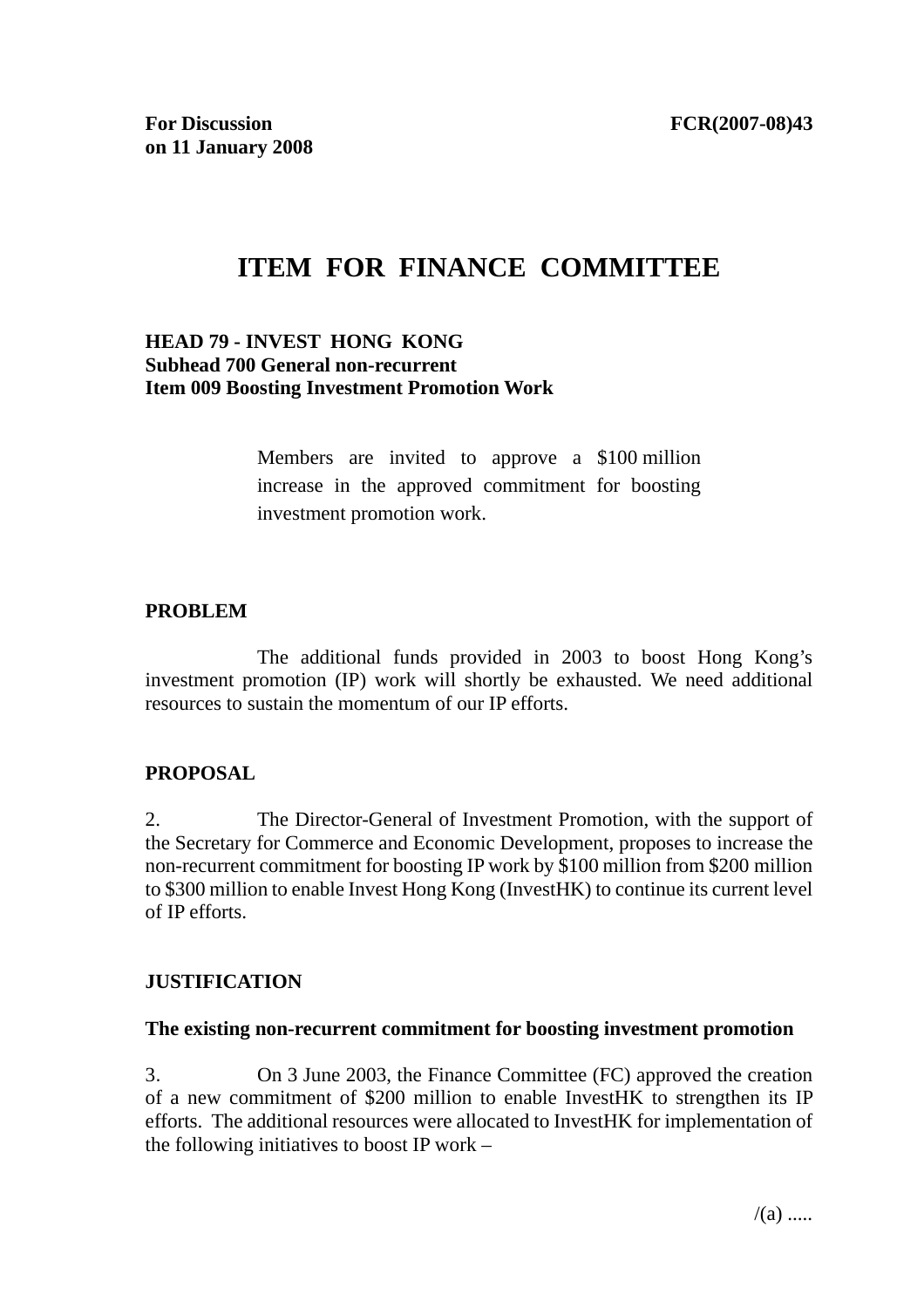- (a) broaden the external representation of InvestHK to markets not already included;
- (b) improve coverage in markets where InvestHK is already represented;
- (c) strengthen Investment Promotion Units (IPUs) targeting markets in Beijing/Tianjin and East China;
- (d) increase joint marketing activities with the Pearl River Delta (PRD) municipalities and strengthen the team responsible for Mainland coordination in InvestHK's Head Office;
- (e) strengthen the sector teams in the Head Office to generate and handle additional projects;
- (f) support the Investment Promotion Ambassador Scheme;
- (g) improve the marketing, research, information technology (IT) and knowledge management capacity of the department (through outsourcing the services to a consultant company); and
- (h) meet the additional expenditure on advertising, event sponsorship, office rental and overseas travel, etc. arising from these enhanced promotional activities.

It was envisaged that the additional resources would be expended evenly over a period of about five years, starting from 2003-04 (\$30 million in 2003-04 and \$42.5 million per year from 2004-05 to 2007-08).

# **Deployment of and benefits brought about by the additional resources**

#### *Staff Complement and Caseload*

4. Making use of the additional resources, InvestHK has recruited 28 additional staff on non-civil service contract terms over the past five years. These staff members are primarily deployed to strengthen the capacity of the Head Office teams for exploring and identifying potential leads for investment projects, and for coping with increased numbers of projects.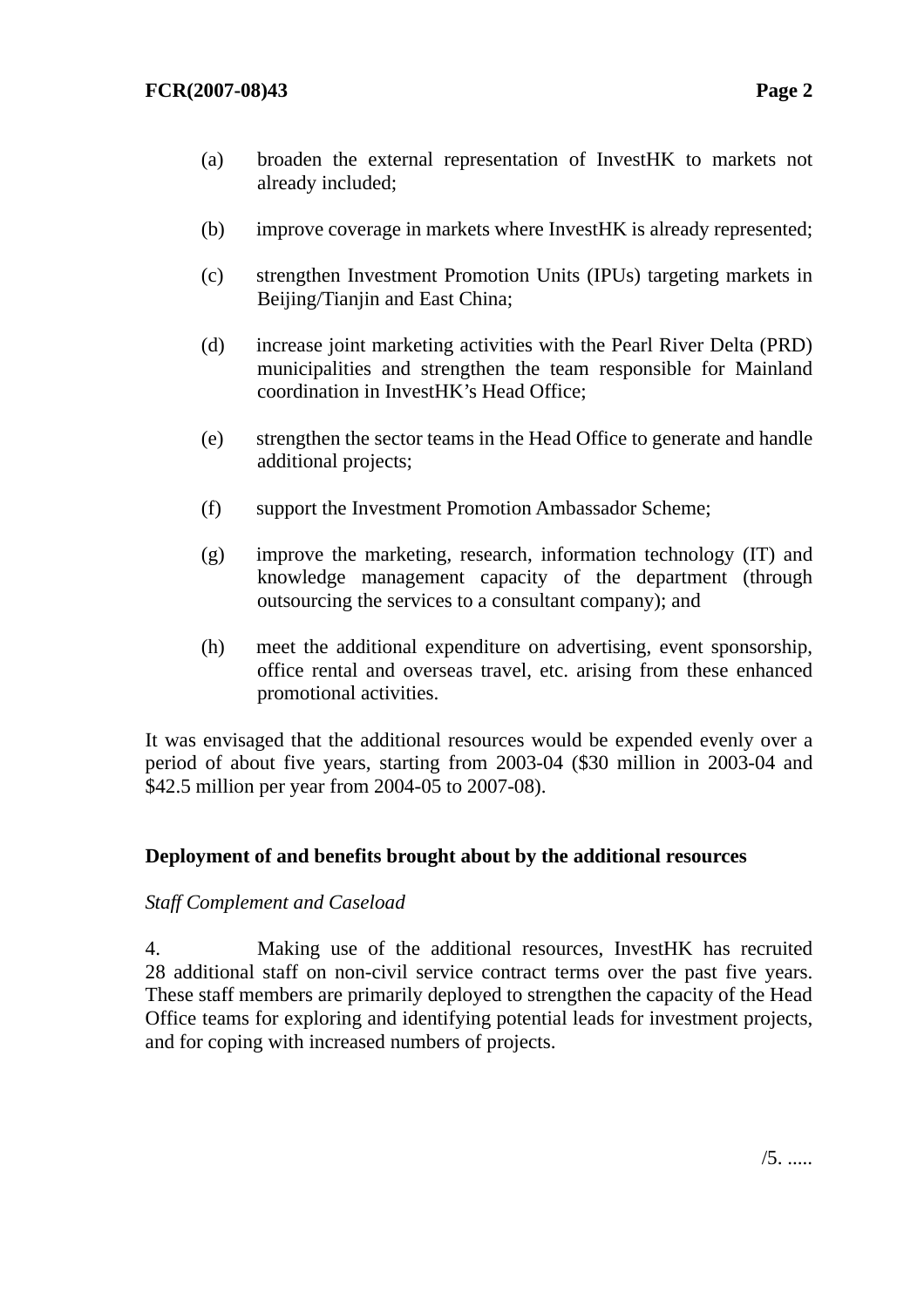5. With the additional resources, coupled with the recovery of the Hong Kong economy, since 2002, InvestHK has more than doubled the number of completed investment projects<sup>1</sup> that it facilitates each year, from 117 in 2002 to  $253$  in 2007 (as at 22 December). In terms of "live" projects<sup>2</sup>, the caseload in hand has also substantially increased, from less than 300 to over 600 in the three years since 2004.

6. In 2007, InvestHK successfully completed 253 projects, involving total investment amount of more than \$8.3 billion and the creation of over 8 100 jobs. The results of the department's work since its establishment up to and including 22 December 2007 are summarised below –

|                                                         | 2000<br>$(Jul - Dec)$ | 2001  | 2002  | 2003    | 2004    | 2005    | 2006    | 2007    |
|---------------------------------------------------------|-----------------------|-------|-------|---------|---------|---------|---------|---------|
| No. of projects<br>completed*                           | 35                    | 99    | 117   | 142     | 205     | 232     | 246     | 253     |
| Jobs created**                                          | 347                   | 1 504 | 2075  | 7634    | 7696    | 7924    | 7835    | 8 1 3 4 |
| jobs created at<br>opening/<br>expansion                | 347                   | 1 504 | 2075  | 2456    | 3 0 0 8 | 2 5 1 7 | 3 0 9 2 | 3 1 3 0 |
| jobs<br>be<br>to<br>created<br>in<br>next<br>two years# |                       |       |       | 5 1 7 8 | 4688    | 5 4 0 7 | 4 7 4 3 | 5 0 0 4 |
| Investment<br>amount<br>$$million)**$                   | 506                   | 3,500 | 1,360 | 2,493   | 4,658   | 8,895   | 10,243  | 8,387   |

\* These represent companies assisted by InvestHK, and do not include companies set up in Hong Kong without such assistance.

\*\* As reported by the companies assisted by InvestHK themselves. Not all are willing to disclose the data.

# For 2000 to 2002, companies were not asked to provide the forecast figure.

/*External* .....

 $\frac{1}{1}$  A "completed" project is one where a foreign, Mainland or Taiwan company has physically established a presence or undergone a significant expansion in Hong Kong.

<sup>2</sup> A "live" project is one where a foreign, Mainland or Taiwan company has an active plan to set up a new presence (or expand an existing one) in East Asia in the next 18 months with Hong Kong being a candidate location, and where the company is in regular contact with and being assisted by InvestHK.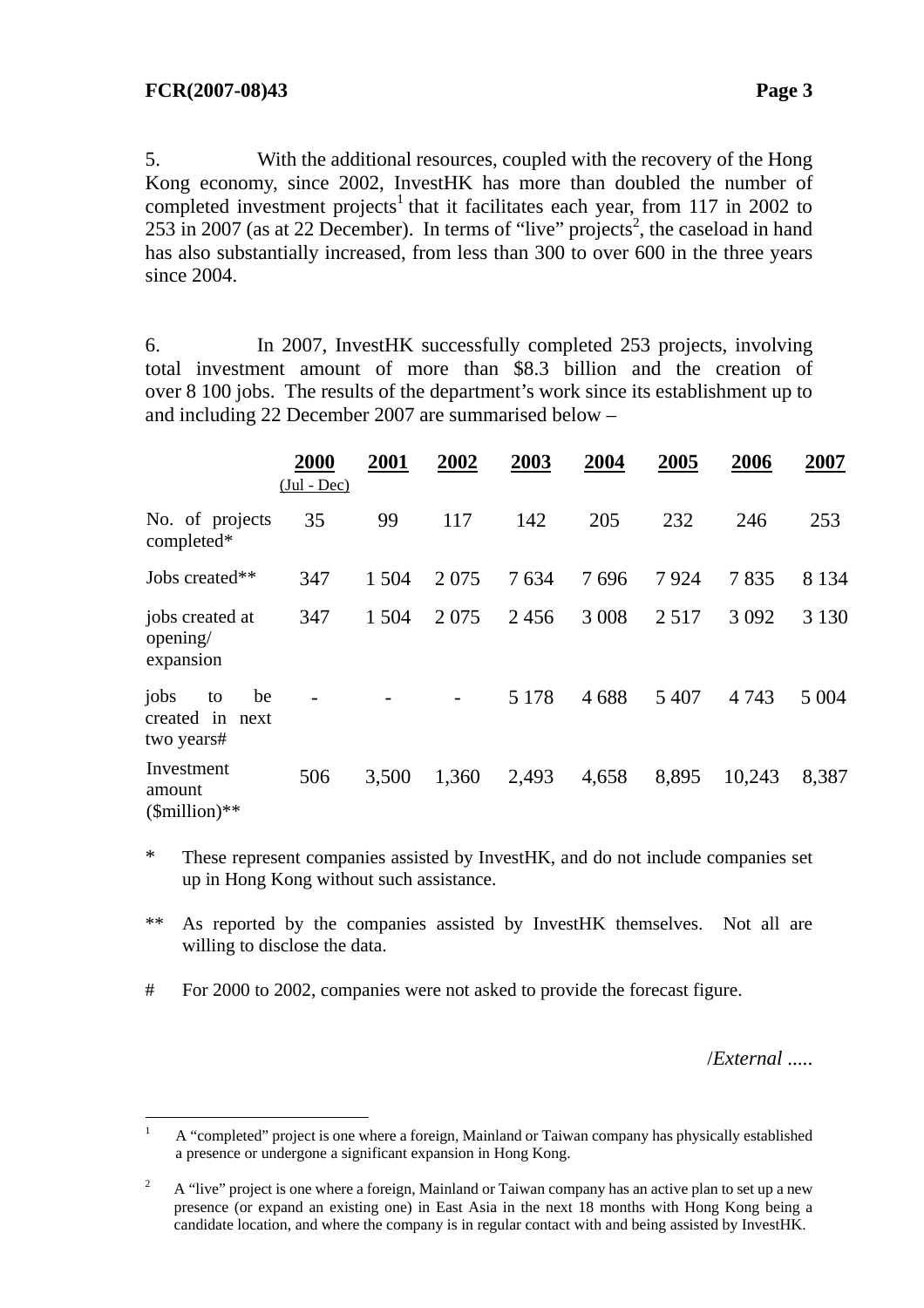#### **FCR(2007-08)43 Page 4**

#### *External Representation*

7. With the additional resources, InvestHK has engaged external consultants to establish a presence in new strategic locations, including South Korea, Singapore, India, the Nordics and the Middle East, and strengthened its coverage of existing markets such as the USA (Central), Canada, Europe, Australia, and Japan (West). The external promotion units of the department are listed at the Enclosure.

Encl.

#### *Mainland Promotion*

8. To promote the advantages offered by the economic integration of Hong Kong and the Mainland, InvestHK has conducted joint seminars with Mainland provincial and municipal authorities in key overseas markets. This strategy has helped attract foreign investors. By the end of June 2007, InvestHK had completed 32 foreign investment projects derived from these seminars and was pursuing another 127 cases.

9. InvestHK has also stepped up efforts to target Mainland enterprises with the potential to invest in Hong Kong. In 2004, in collaboration with the relevant Mainland authorities, InvestHK launched the "One Stop Service"<sup>3</sup> package to facilitate cross-border investment. Since 2006, the department has strengthened its presence on the Mainland by: setting up an IPU in the Beijing Office and in the newly established Economic and Trade Offices (ETOs) in Shanghai and Chengdu; broadening the geographical responsibilities of its IPU at the Guangdong ETO; and launching an "Invest Hong Kong Services Centre" in the Beijing Office and the ETOs in Guangdong, Shanghai and Chengdu. In June 2007, InvestHK launched a campaign to provide privately-owned enterprises in high-growth regions with the information and tools to expand internationally using Hong Kong as their gateway.

10. Prior to 2002, InvestHK had no completed projects of Mainland origin. As at the end of 2007, it had helped 183 Mainland enterprises to establish operations in Hong Kong. In 2007, InvestHK completed 47 projects related to Mainland investments in Hong Kong, representing about 19% of the total number of completed projects.

/*Corporate* .....

 $\frac{1}{3}$  "One Stop Service (投資香港一站通服務)" is a series of tailored services for Mainland investors, including a toll-free 800 hotline on the Mainland, a service centre at InvestHK Head Office, a tailor-made information kit and the "Step-by-Step Guide" — a joint publication by InvestHK, the Ministry of Commerce and the Commercial Office of the Economic Department of the Central People's Government Liaison Office in Hong Kong.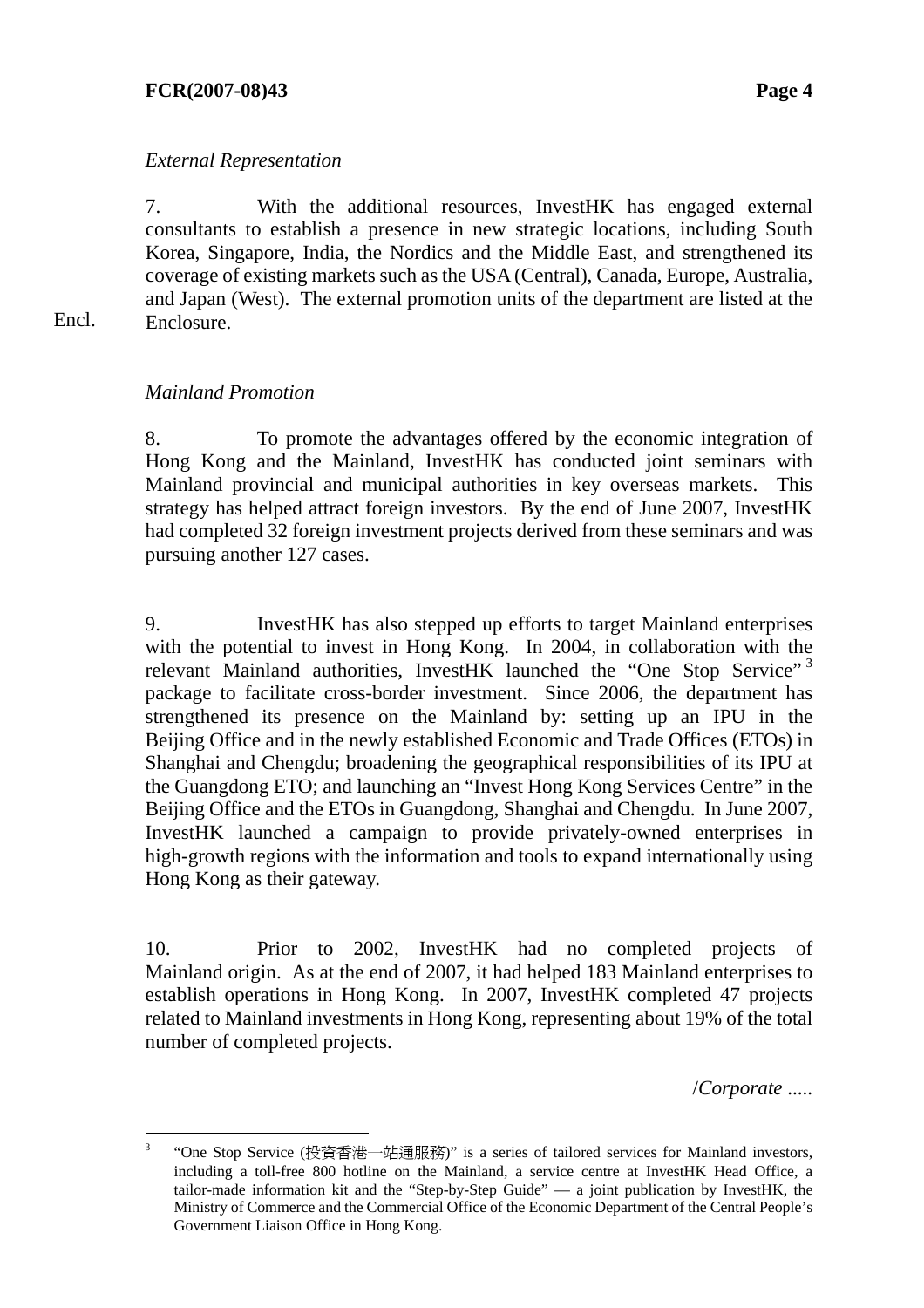#### **FCR(2007-08)43 Page 5**

## *Corporate Marketing and Communications Capacity*

11. In December 2003, InvestHK engaged a consultant to strengthen its corporate marketing and communications capacity. As a result, InvestHK has established a new IT platform, revamped its website and launched a new Customer Relationship Management system. The consultant has also conducted an annual perception survey on the awareness ratings of InvestHK. Between 2001 and 2007, awareness increased from 13% to 89% among the general public. In 2006, a study on the cost-effectiveness of InvestHK's work $4$  rated the department strongly on its performance in enhancing awareness, projecting a positive image and disseminating consistent marketing messages to key stakeholders.

#### *Cost-effectiveness in Resource Utilisation*

12. The cost-effectiveness study also concluded that InvestHK is operating at close to maximum capacity in terms of the number of projects it can handle whilst maintaining the current level of service quality. The report identified areas for further study with a view to enhancing InvestHK's performance, including a review of InvestHK's nine priority sectors<sup>5</sup>, its major activities and target markets, as well as institutional arrangements and performance measures for maximising the value generated from InvestHK. In October 2007, the Government commissioned a follow-up study to review the strategy for promotion of inward investment. The key findings of the study are expected to be available in the second quarter of 2008.

#### **Sustaining the Momentum**

13. The enhanced IP measures funded by the \$200 million commitment were planned for implementation on a five-year basis up to 2007-08. With other economies in the region increasing their efforts to attract foreign direct investment (FDI), we need additional resources to maintain the momentum of our IP work to stay competitive.

/14. .....

l 4 In February 2006, the Government's Efficiency Unit commissioned a consultancy study to review the cost-effectiveness of the work of InvestHK. The key objectives of the study were to –

<sup>(</sup>a) review the general cost-effectiveness of the work of InvestHK;

<sup>(</sup>b) examine how the time-limited allocation of \$200 million had contributed to the overall situation; and

<sup>(</sup>c) consider, in the light of the findings, whether the time-limited additional funding should be converted into recurrent funding.

<sup>5</sup> The nine priority sectors include business  $\&$  professional services; consumer, retail  $\&$  sourcing; financial services; information technology (especially electronics and biotechnology); media & multimedia; technology; telecommunications; tourism & entertainment; and transportation.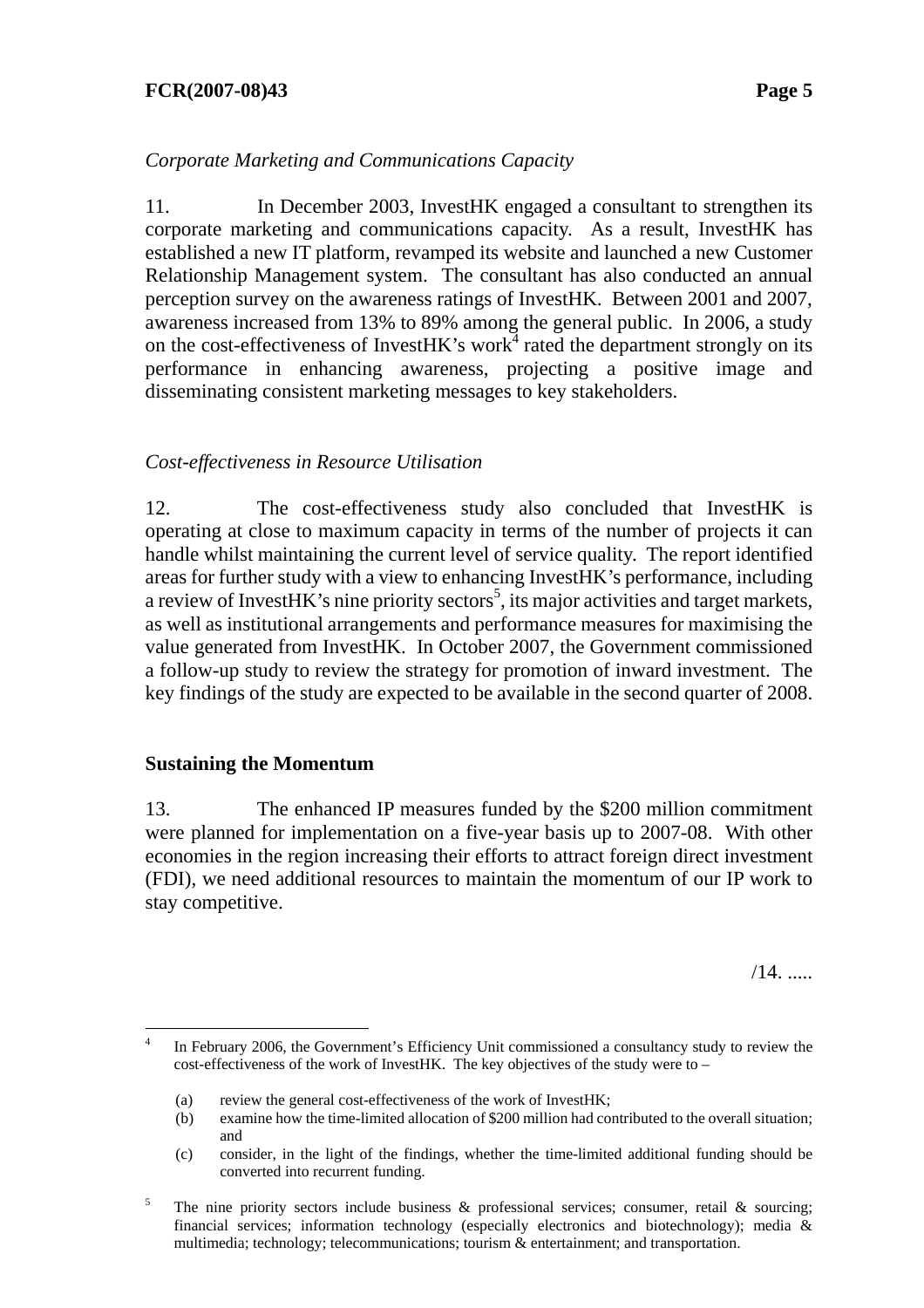14. To sustain its momentum, InvestHK must maintain its current level of global representation. Whilst we will continue to identify, review and adjust the preferred locations in which InvestHK should establish a presence, the work of the department would inevitably be affected if the proposed additional resources are not made available. Any significant reduction in InvestHK's overseas representation may signal to the international community that we no longer see attracting FDI as a priority.

15. InvestHK is committed to promoting the combined advantages offered by Hong Kong and the PRD in collaboration with the Mainland authorities, whilst emphasising Hong Kong's role as a platform for business between the Mainland and the rest of the world. Apart from the ongoing work on the Mainland, InvestHK also plans to step up efforts to promote new marketing initiatives.

16. Given the substantial increase in project caseload in recent years, InvestHK is operating at close to maximum capacity. Furthermore, the department has extended its aftercare services to firms whose initial set-ups were not facilitated by InvestHK. Operationally, there is little room for InvestHK to scale down its manpower without compromising service quality.

17. The enhancement of InvestHK's corporate marketing and communications capacity was initially planned on the basis of a five-year consultancy from December 2003 to December 2008. With the necessary hardware in place, InvestHK's capacity for market research, communications, IT and knowledge management has been gradually internalised. However, continued marketing and promotional efforts are required to reassure potential investors of the advantages of Hong Kong. To this end, InvestHK intends to hire additional staff upon the expiry of the aforementioned contract to undertake this work.

18. Of the \$200 million non-recurrent allocation approved by FC in 2003 for boosting IP work, \$148 million has been spent up to 2006-07. With an estimated spending of \$42.5 million for 2007-08, there will be a remaining balance of \$9.5 million in 2008-09. While we will make full use of the remaining balance of the allocation to partly fund the IP activities in 2008-09, InvestHK needs an additional allocation of \$100 million to sustain the momentum of its IP work. We will further review the future funding requirement for IP work having regard to the findings of the current review on our IP strategy mentioned in paragraph 12 above.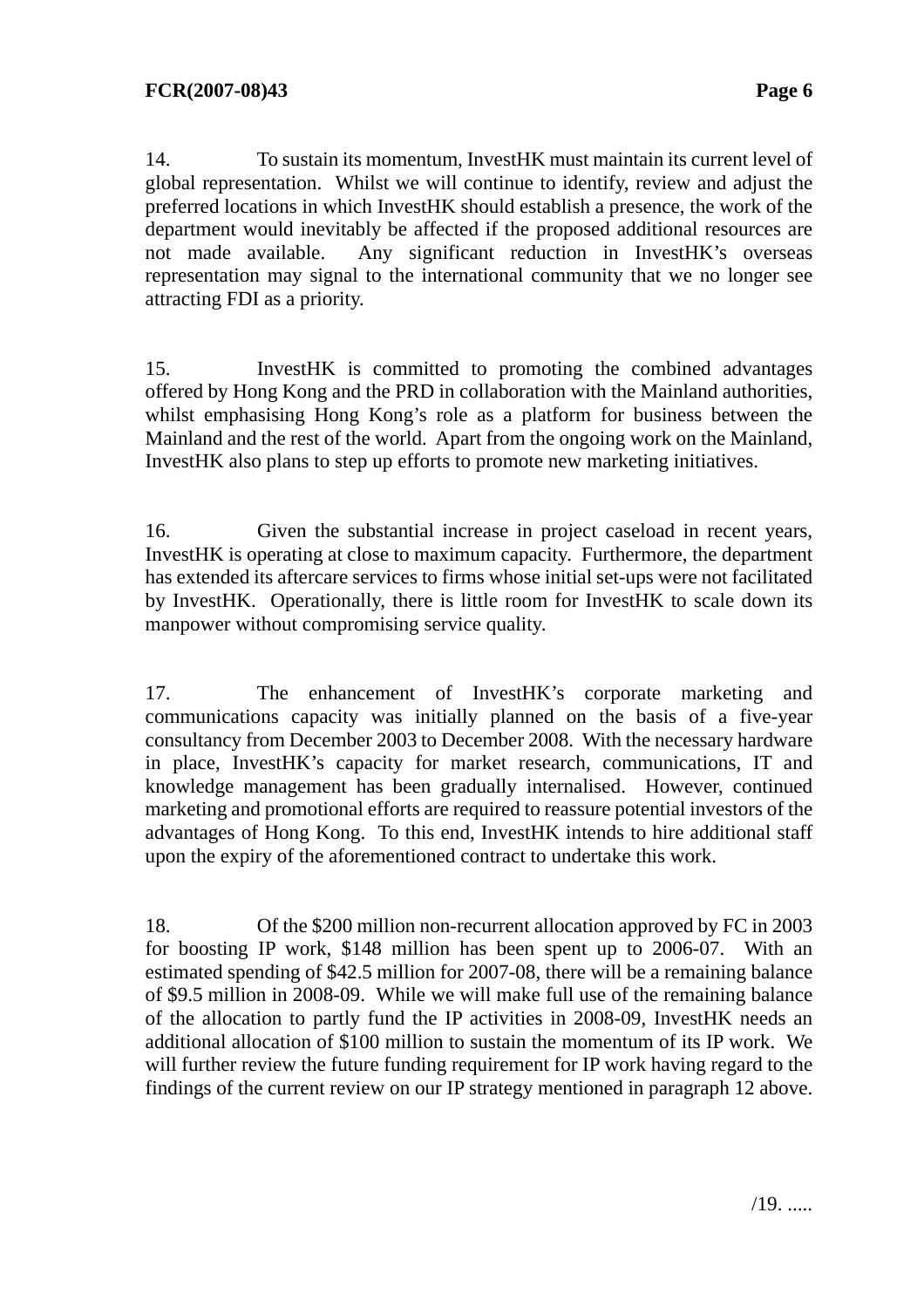19. It is difficult to forecast precisely the economic benefits that will result from allocating additional resources for IP. Many variables are beyond the control of InvestHK, in particular the general state of the world economy. Nevertheless, InvestHK has set itself the target of facilitating the completion of at least 250 projects annually from 2007 onwards.

# **FINANCIAL IMPLICATIONS**

20. We propose to increase the commitment for boosting IP by \$100 million from \$200 million to \$300 million. We plan to expend the additional provision according to the following cash flow forecast –

| 2008-09      | 2009-10      | 2010-11      |  |  |
|--------------|--------------|--------------|--|--|
| (\$ million) | (\$ million) | (\$ million) |  |  |
| 33.3         | 33.3         | 33.4         |  |  |

 **Amount (\$ million per year)** 

21. The breakdown of the proposed \$100 million additional allocation is as follows –

|     |                                                                                     | Анюши (р нишон рег усаг) |                                |  |  |
|-----|-------------------------------------------------------------------------------------|--------------------------|--------------------------------|--|--|
|     | <b>Expenditure Items</b>                                                            | 2008-09                  | 2009-10 to<br>2010-11          |  |  |
| (a) | Emoluments for additional staff employed on<br>non-civil service terms              | 14.0                     | $16.5^{6}$                     |  |  |
|     | (b) Consultants in new markets                                                      | 4.0                      | 4.0                            |  |  |
|     | (c) Consultants to strengthen our presence in<br>existing markets                   | 2.5                      | 2.5                            |  |  |
|     | (d) Promotional efforts on the Mainland                                             | 4.5                      | 3.0                            |  |  |
| (e) | Joint promotional efforts overseas<br>with<br>Mainland provinces and municipalities | 5.0                      | 5.0                            |  |  |
| (f) | Marketing and event sponsorship                                                     | 3.3                      | 2.3<br>$(2.4$ for $2010-11)$   |  |  |
|     | <b>Total:</b>                                                                       | 33.3                     | 33.3<br>$(33.4$ for $2010-11)$ |  |  |
|     |                                                                                     |                          |                                |  |  |

/22. .....

 6 Additional staff will be hired upon the expiry of the consultancy contract (paragraph 17 refers) in end December 2008.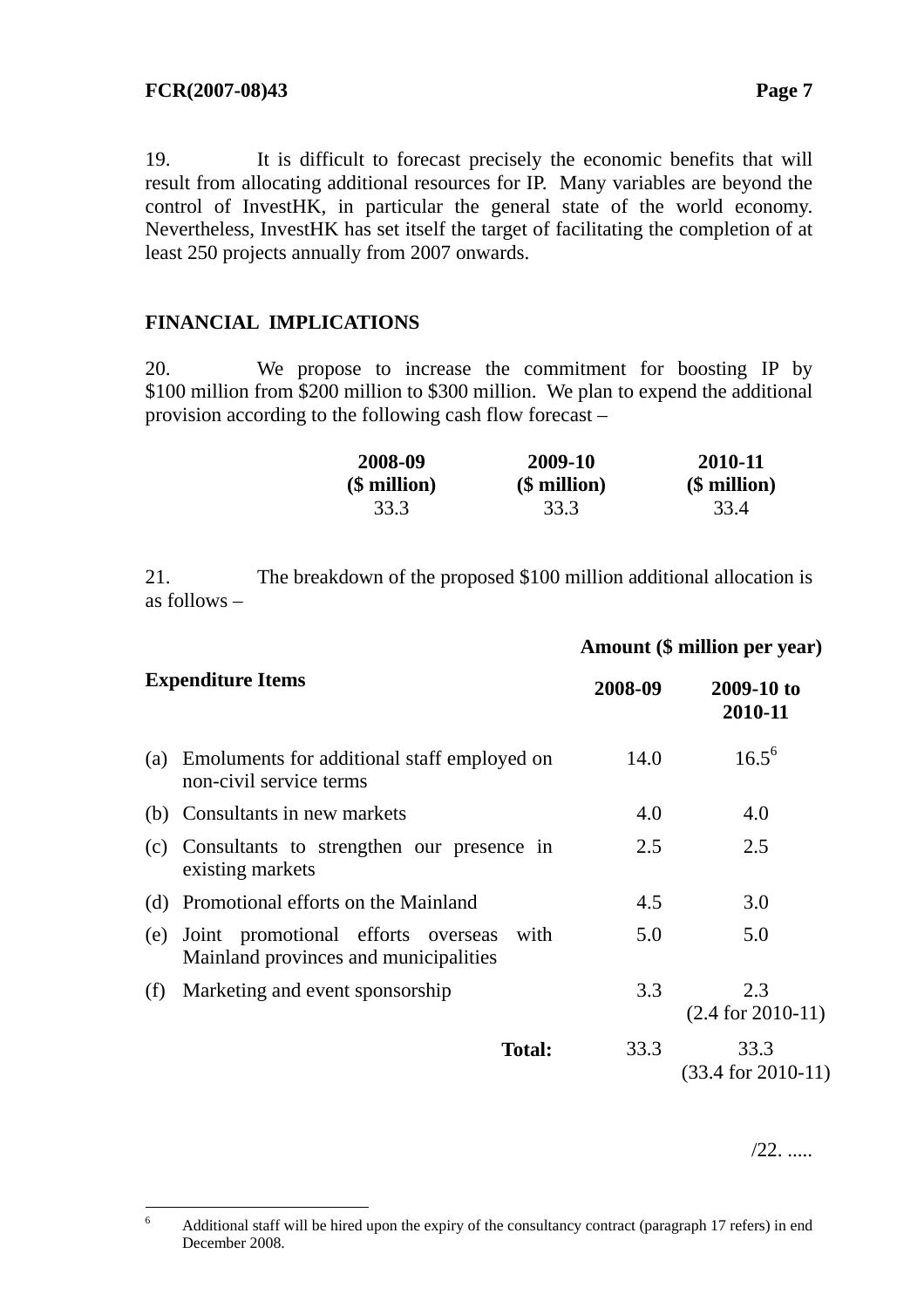#### **FCR(2007-08)43 Page 8**

22. Taking into account the proposed additional provision and the estimated remaining balance of \$9.5 million under the existing non-recurrent commitment for boosting IP work in 2008-09 (as indicated in paragraph 18 above), the estimated cash flow of the commitment after increase will be \$42.8 million for 2008-09, \$33.3 million for 2009-10 and \$33.4 million for 2010-11.

## **PUBLIC CONSULTATION**

23. We consulted the Legislative Council Panel on Commerce and Industry on the proposal. At the Panel meeting held on 18 December 2007, Members expressed support for the proposal.

# **BACKGROUND**

24. InvestHK was set up in July 2000 to spearhead Hong Kong's efforts to attract FDI. Its mission is to attract to and retain in Hong Kong economically and strategically important investment.

25. Taking into account the \$200 million non-recurrent commitment for boosting IP work, the annual financial provision allocated to InvestHK for IP from 2003-04 onwards is summarised below –

|                                                           | 2003-04      | 2004-05      | 2005-06      | 2006-07      | 2007-08      |
|-----------------------------------------------------------|--------------|--------------|--------------|--------------|--------------|
|                                                           | (\$ million) | (\$ million) | (\$ million) | (\$ million) | (\$ million) |
| <b>Operational expenses</b>                               | 46.4         | 45.2         | 63.7         | 63.6         | 64.7         |
| Investment promotion<br>(block vote)                      | 21.0         | 21.0         |              |              |              |
| General non-recurrent<br>funding for enhancing IP<br>work | 30.0         | 44.5'        | 42.5         | 42.5         | 42.5         |
| <b>Total</b>                                              | 97.4         | 110.7        | 106.2        | 106.1        | 107.2        |

-------------------------------

Commerce and Economic Development Bureau January 2008

 <sup>7</sup> The annual financial provision of this item (i.e. \$44.5 million) in 2004-05 included the unspent balance in 2003-04 and hence is more than the original cash flow forecast of \$42.5 million.